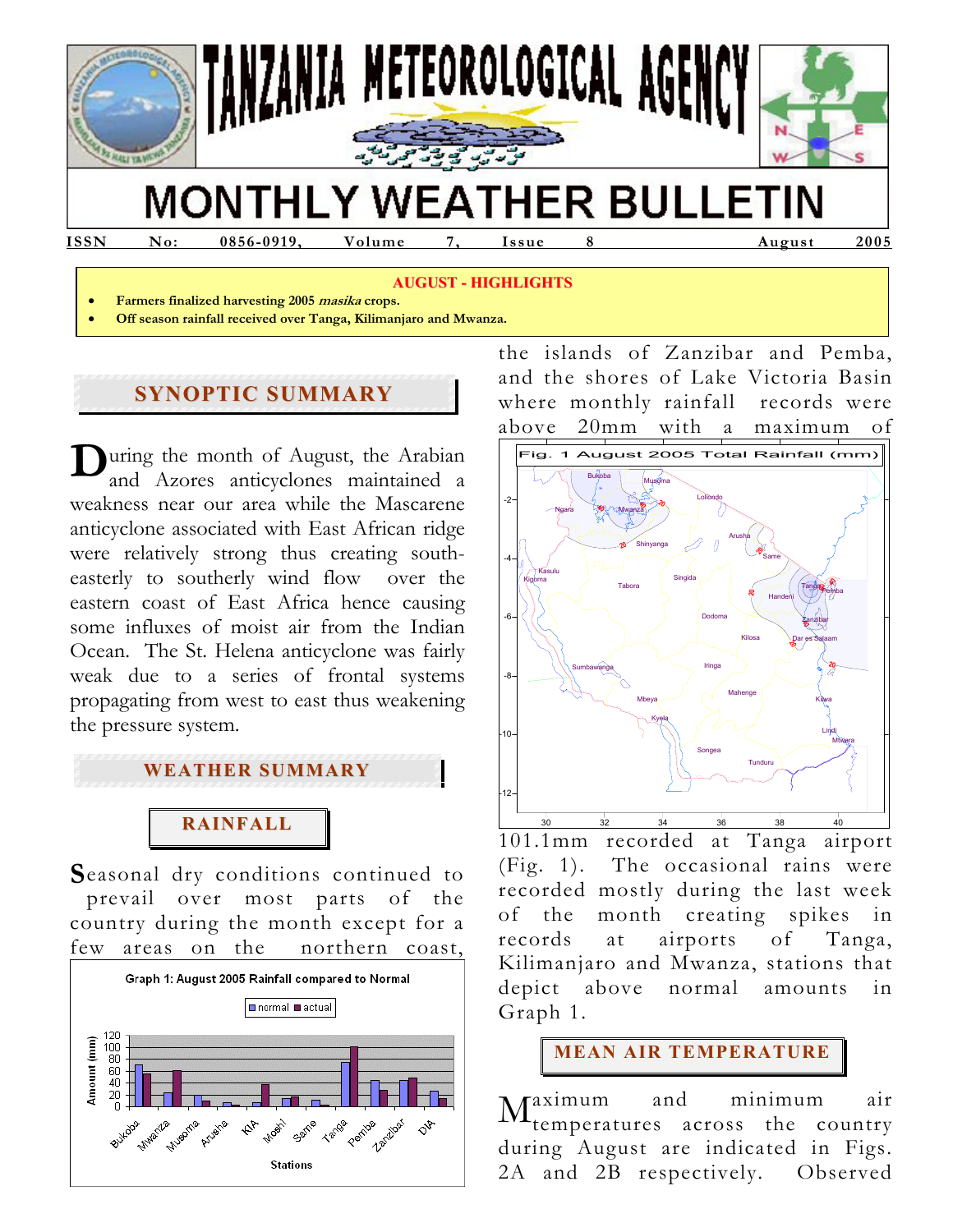### **Volume 7, Issue 8** August 2005

mean maximum temperature ranged between just below 25ºC and above 29ºC as shown in Figure 2A. Areas over the southwestern highlands, Mahenge and northeastern highlands around Arusha continued experiencing



lower mean maximum temperatures below 25°C, while higher values above 28°C prevailed over the southern coast at Mtwara airport and inland areas covering parts of Shinyanga, Tabora



and Kigoma.

On the other hand, Figure 2B, depicts the mean minimum air temperatures during the month that ranged from just below 8ºC to just above 22ºC.

Areas over the highlands of southwestern and parts of northeastern continued to experience relatively cooler conditions with the lowest mean minimum temperature of 6.5ºC recorded at Mbeya airport, a rise by 1ºC compared to July conditions.

## **SUNSHINE HOURS**

3 indicates the average duration of bright sunshine expressed in hours per day. Figure



The country experienced minimum bright sunshine durations averaged around 7hours/day over the northeastern sector of the country. Longer durations over 9hours/day persisted over central, southwestern, western areas and parts of northeastern highlands.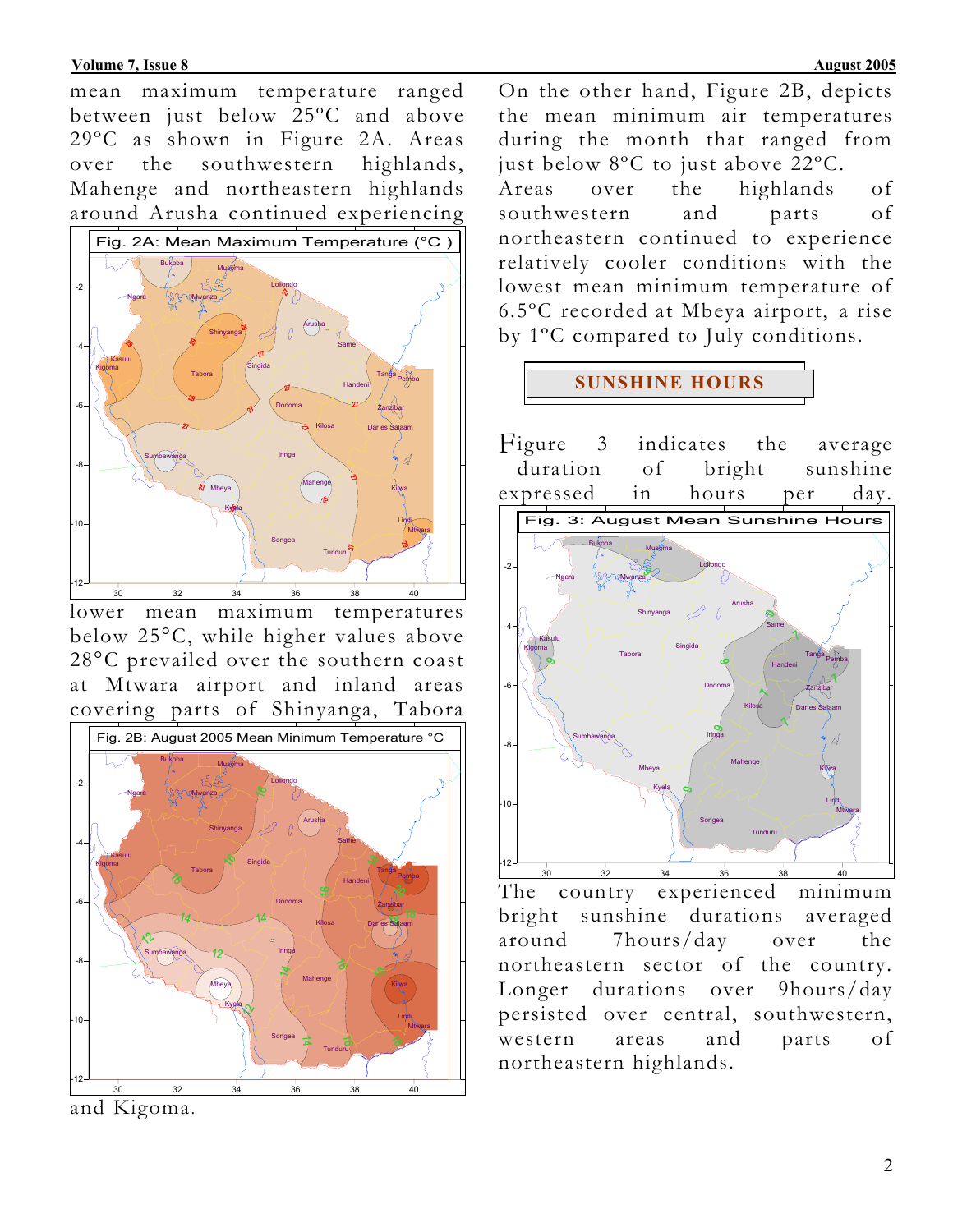## **MEAN DAILY WINDSPEED**

Mean wind run across the country during the month of July ranged from about 5 to just above 12km/hr, figure 4. Minimum speed occurred over parts of Rukwa, and isolated spots over Ruvuma, Kilimanjaro and Singida regions. Higher wind speeds were recorded at Dodoma airport (13km/hr) and Handeni Met. Station (10.5km/hr) followed by Tabora airport (9km/hr). Compared to the month of July conditions, minimum windspeeds around 5 - 6 km/hr during August over southern areas spread to include most of the southern coast.





Figure 5, displays the 10-day satellite imagery depicting Spot Normalized Difference Vegetation Indices (SNDVI) as of 20<sup>th</sup> August 2005



Impact of a dry season, is shown by the vast minimal greening in the vegetation cover depicted over central, northeastern, western and parts of southwestern and southern parts of Lake Victoria Basin. On the other hand, southern highlands and the coastal belt depicted a higher normalized vegetation index of up to 80%, mostly a reflection of perennial growth. Compared to the situation during July, August conditions show a disorienting trend.

## **AGROMETEOROLOGY**

 $\mathbf{F}$ ield activities were minimal over most parts of the country during the month of parts of the country during the month of August. The continued spreads of dry conditions were ideal for final harvesting activities over most parts of bimodal rainfall areas and high altitude areas of unimodal pattern.

To most farmers, the period has generally been a breather as they gradually start to fetch the appropriate farming gear for the next growing season. Off season rains over in Tanga region help soil moisture replenishment